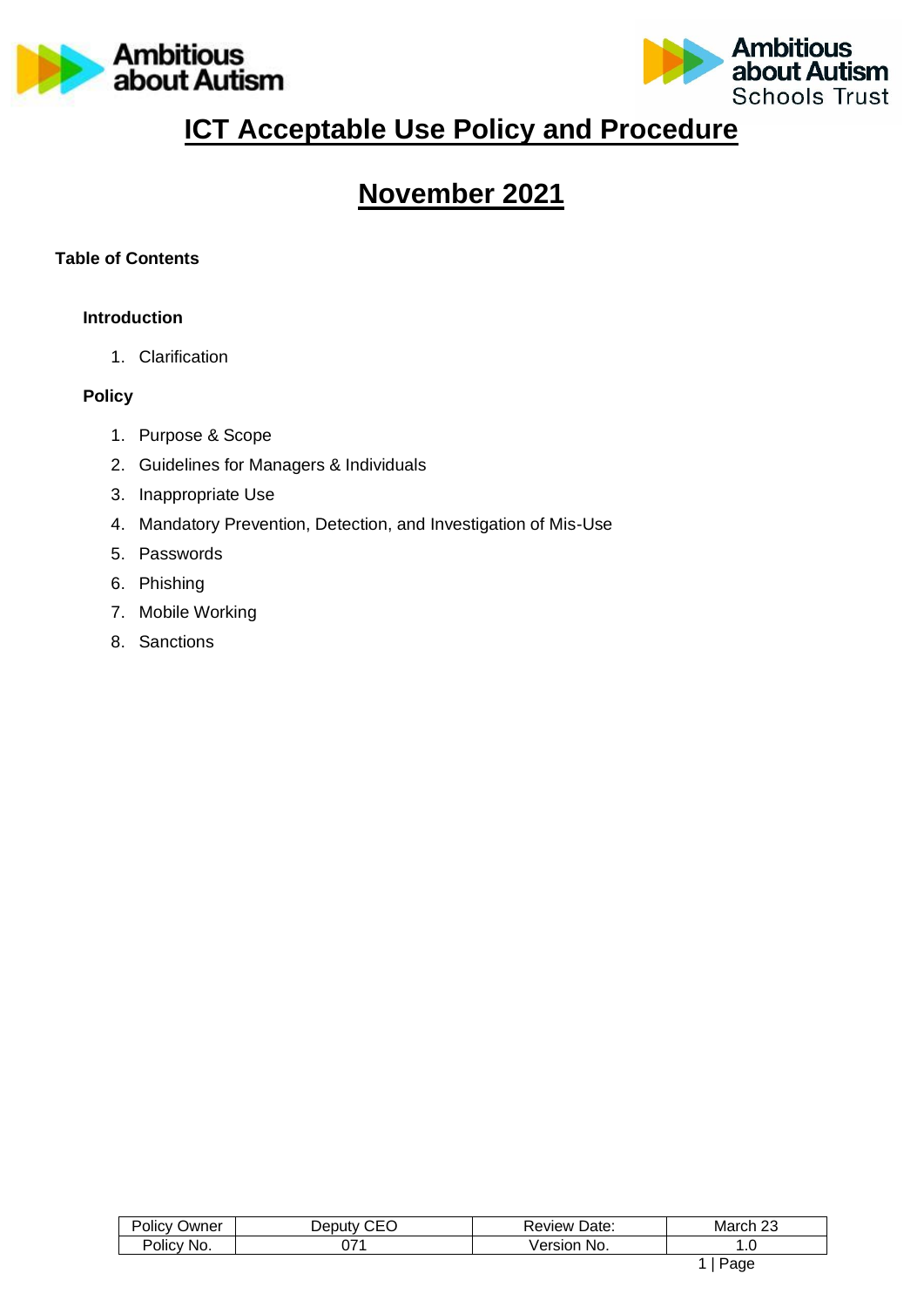#### **Introduction**

#### **1. Clarification**

Where there are references to Ambitious about Autism in this policy, it is referring to both Ambitious about Autism (AaA) and Ambitious about Autism Schools Trust (AaAST). The policy must be implemented by both organisations.

# **Policy**

### **1. Purpose and Scope**

Granting Information & Communication Technology (ICT) access to staff to perform their job functions carries certain responsibilities and obligations which requires an understanding of what constitutes acceptable use of the Ambitious about Autism (AaA) corporate IT & Telephony infrastructure, IT network, and IT equipment. This includes any and all Audio Visual, Video Conferencing and Interactive Whiteboard equipment across the estate.

This policy explains how Ambitious about Autism's (AaA's) ICT resources are to be used and which actions are not allowed. Whilst this policy is as comprehensive and complete as possible, no policy can cover every situation. Questions as to what is deemed acceptable use can be directed to any member of the IT Team, the IT Helpdesk, the Executive Leadership Team (ELT), the Leadership Team of either TreeHouse School or The Rise School or the Leadership Team of Ambitious College, including the Whittington Supported Internship base room.

The Acceptable Use Policy (AUP) gives guidance to staff, contractors and volunteers on the behaviours and use of technology which are approved by AaA.

Since inappropriate use of the organisation's resources exposes AaA to various types of risk, it is important to specify what is permitted and what is not. The purpose of this policy is to detail the acceptable use of the organisation's ICT resources for the protection of all the parties involved.

Other policies to be referred to:

- Data Security Policy
- Data Protection Policy
- Confidentiality Policy
- Disciplinary Policy and Procedure
- Grievance Policy and Procedure
- Child Safeguarding and Protection Policy and Procedure
- Adult Safeguarding and Protection Policy and Procedure
- Prevent Policy
- Relevant local IT and data policies in each school and college.

The use of computers and network resources is subject to meeting all relevant UK legislation including, but not limited to:

- Computer Misuse Act (1990)
- Regulations of Investigative Powers Act (RIPA) (2000)
- Freedom of Information Act (2000)
- Data Protection Act (2018) & General Data Protection Regulations (GDPR)
- Obscene Publications Act (1964)
- Copyrights, Design and Patents Act (1988)
- Communications Act (2003)
- Computer Copyright Software Amendment Act (1985)

| $\overline{\phantom{a}}$<br>)wner<br><b>OIICV</b> | ---<br>Jer<br>. JI ITV<br>- | Jate:<br>.veview '  | $\sim$<br>wai<br>∼ |
|---------------------------------------------------|-----------------------------|---------------------|--------------------|
| No.<br>olicy                                      | ∼−<br>v.                    | No.<br>ersion<br>eı | $\cdot \cdot$      |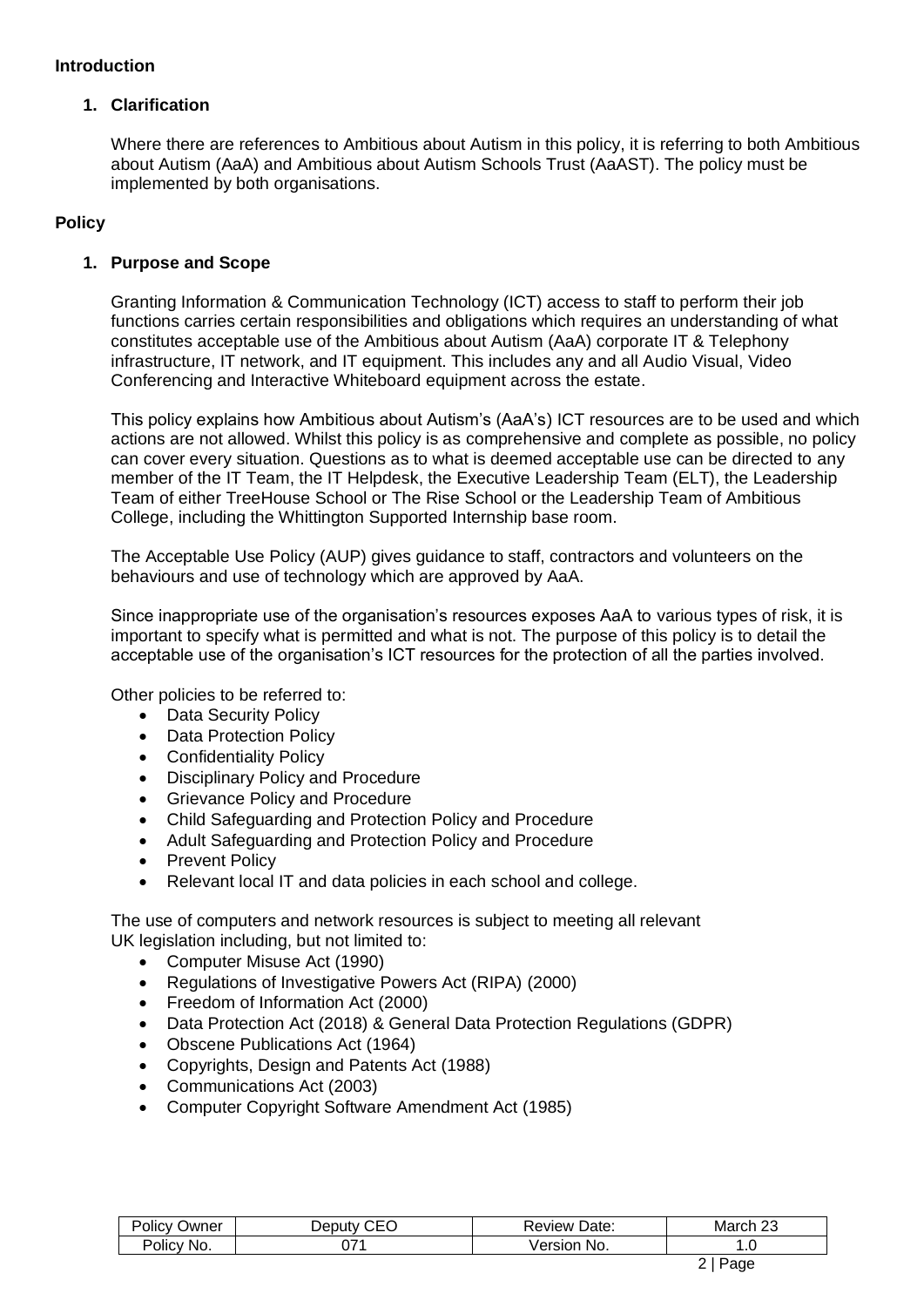## **2. Guidelines for Managers & Individuals**

AaA's ICT facilities are provided for business purposes. The ICT AUP is a set of rules that applies to all authorised users of AaA's ICT facilities. ICT facilities are provided to staff and other authorised users primarily for AaA's business purposes to support teaching, learning, research and professional & administrative activities.

The scope of this policy includes all use of AaA's ICT facilities including but not limited to:

- Network infrastructure: including the physical infrastructure whether wired or wireless, network servers, networked storage devices, firewall, connections (cabled, wireless and remote) switches and routers.
- Network services; including internet access, email, wireless and networked file access & storage, cloud-based access & storage.
- Computing hardware including desktop computers, laptops, mobile devices, printers, monitors, keyboards, pointing devices, audio visual equipment and video conferencing equipment.
- Software and Databases including applications and information systems, video conferencing environments and software tools.

#### **Bringing the policy and other relevant data security/protection policies to the attention of users**

Staff are informed of the AUP policy at core induction. It is also the responsibility of the appropriate Executive Leadership Team (ELT) member or their nominated delegate to ensure that the policy is brought to their attention.

### **All users of the ICT facilities must comply with the following:**

- AaA expects staff to use the ICT facilities in a responsible manner in accordance with its policies and current legislation. Please refer to Section 1 of the policy for relevant UK legislation / AaA policies to be referred to.
- Keep passwords, usernames and identities issued to you for whatever purpose confidential. This includes not sharing these details with colleagues, even for work purposes.
- Use MFA (Multi-factor Authentication) across supported systems (such as Office 365) when logging into or accessing AaA systems from outside of the organisation, when available, or required to do so.
- Store documents appropriately either on SharePoint, Microsoft Team sites, or in the userspecific, allocated OneDrive location. Each and every member of staff has access to a OneDrive storage location specifically intended for storage of documents and files pertaining to their work. All users are expected to use these designated storage areas so as to ensure their files and documents are routinely protected and backed up as well as to increase security. Users should refrain from long-term storage of documents on the desktop of any computer they use.
- Treat any information that becomes available to you as confidential, unless it is intended for unrestricted distribution, without explicit permission from the person or department entitled to give it.
- Take all reasonable precautions to ensure the security of ICT resources with passwords where possible.
- Use good information security and management practices for the storage, access, retention, and deletion of AaA data or information.
- Seek written authorisation from an appropriate ELT member or their nominated delegate for any work activities requiring access to prohibited internet material where the work may conflict with the AAA Acceptable Use Policy or legislation. Such occurrences should be exceptional.
- Comply with copyright legislation, licences and agreements for software and electronic information resources when connecting to AaA ICT resources.
- Consult with the IT Team staff to obtain appropriate software licences when required. All software should only be installed by an authorised employee, or with the express permission of a member of the IT Team.

| שwner<br>olicy | $\sim$<br>$-$<br>. JANIT.<br>-1 | Date:<br>kevlew | nr.<br>– Mar⊂<br>∠J |
|----------------|---------------------------------|-----------------|---------------------|
| olicy?         | ∩¬⊿                             | ersior          | ı.u                 |
| 'No.           | υı                              | NO.             |                     |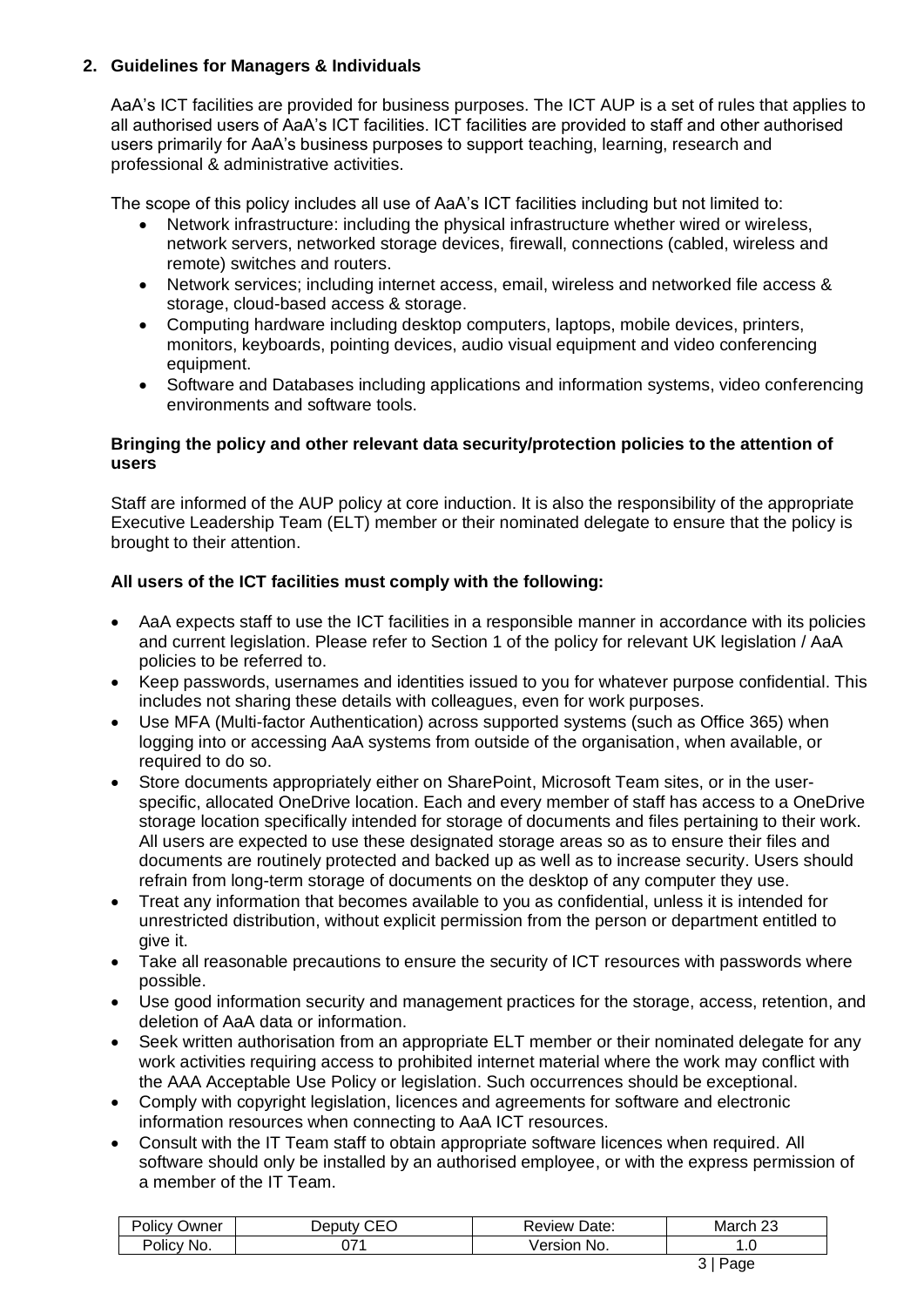- Make all reasonable efforts not to open emails or email attachments from unsolicited or untrusted sources.
- Notify a member of the IT Team if you suspect your computer or mobile device is infected with a virus or its security otherwise compromised.
- Be aware that AaA business purposes (primary purpose) of ICT facilities take priority over any personal use.
- Ensure personal use is occasional, reasonable and does not go against the primary purpose of the facilities; interfere with, conflict with or take priority over the performance of AaA duties; waste resources; deny service to or have a negative impact on staff or other authorised users.
- Access to the internet and social networking resources for personal use should generally be restricted to before 8.30am, after 17.00hrs and between 12.15 and 13.45hrs. AAA, however, appreciates that a work / life balance is important, so a reasonable, balanced approach to personal use of company internet resources should be applied in this area.
- Ensure that any computer located off site which is used to access AaA ICT facilities or services has regularly updated operating systems and anti-virus programs thereby protecting AaA from accidental or premeditated virus and hacking attempts and attacks. Non AaA equipment should be limited to accessing and maintaining AaA systems and data within the hosted environment only.
- Report technical problems, requests or concerns regarding a suspected policy breach to any member of the IT Team, or appropriate ELT member or their nominated delegate.
- Any and all AAA IT equipment should be periodically "shut down", so as to allow internal maintenance tasks and software updates and upgrades to take effect.

# **3. Inappropriate Use**

Staff and authorised users may not use AaA ICT facilities to do the following (this list is not exhaustive but includes):

- Act in a manner that is not consistent with the professional status of AaA, misrepresents or brings AaA into disrepute.
- Deliberately or intentionally access, create, change, store, download or transmit;
	- Any illegal or indecent images or videos, data or other material except for the purposes of properly authorised, supervised, lawful and authorised research.
	- Any infected material or malicious code designed specifically to be destructive to the normal or correct operation of computer systems, software, networks, data storage and/or other data, or attempt to avoid any precautions taken to prevent such damage.
	- Any material that AaA may view to be advocating illegal activity, such as copyright infringement, obscenity, libel, slander, fraud, defamation, plagiarism, harassment, radicalisation, forgery, impersonation etc.
	- Any material that infringes the copyright of another person or institution or infringes UK copyright laws and other countries (including but not exclusive to music, films, radio and TV programmes).
- Before publishing any images of children or young people publicly, all staff should confirm that relevant permissions have been obtained by checking with the External Affairs team.
- Place links to websites that have links to or display inappropriate material or which facilitate illegal or improper use, or where copyright protected material such as computer software, music or any other copyrighted materials or media are unlawfully distributed.
- Gain unauthorised access to facilities or services via the AaA network.
- Allow, incite, encourage or enable others to gain unauthorised access to or carry out unauthorised access or modification to AaA's ICT facilities.
- Change, damage, corrupt, deny, dismantle or destroy any ICT facility, network component, equipment, software or data, or its functions or settings owned by AaA.
- Under no circumstance should any non-AaA equipment including USB sticks be used on the AaA system without being scanned. Refer to the Data Security Policy for further information.
- Install any software not licensed by/to AaA or unauthorised copies of software on the AaA network under any circumstances.
- Distribute, transmit, disclose any AaA sensitive or confidential information to a third party.

| . .<br>∋wner<br>diicv | $\sim$ $\sim$ $\sim$<br>וו וחבו<br>-<br>ו ונ | Jate.<br>Review | $\sim$<br>Marcr   |
|-----------------------|----------------------------------------------|-----------------|-------------------|
| 'olicy                | 77.                                          | No.             | $\cdot\cdot\cdot$ |
| 'No.                  | .                                            | ונזו            |                   |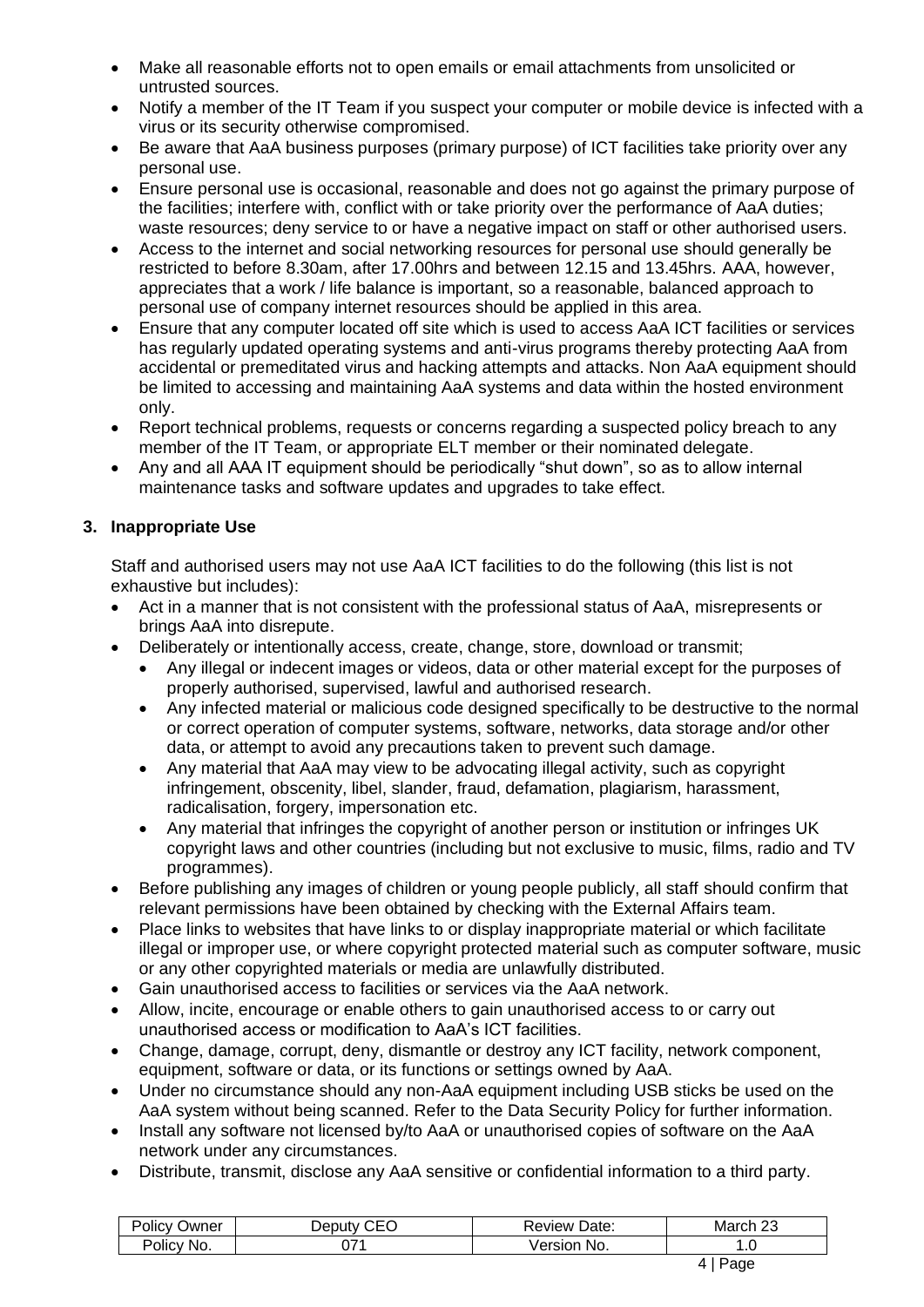- Staff must not open any email believed to be suspicious. It is the responsibility of staff to report any suspicious email to any member of the IT Team.
- Staff must not send email on behalf of another person or impersonate another user when sending email, unless authorised e.g., an EA on behalf of an ELT member.

## **4. Mandatory Prevention, Detection, and Investigation of Misuse**

Periodic monitoring in some situations of email, internet use or other ICT usage may be carried out, if authorised by an ELT member or their nominated delegate, for the purposes of:

- Preventing and detecting criminal activities
- Investigating unauthorised use
- Establishing compliance with regulatory standards and Ambitious about Autism policies
- Ensuring effective system operation
- Any monitoring will be proportionate to the assessed risk to the ICT infrastructure and information systems. Tools used to protect AaA's infrastructure may include the use of the filtering software to limit browsing to inappropriate sites, downloads, automatic scanning of email and attachments for viruses
- AaA reserves the right to inspect any items of AaA owned computer equipment connected to the network. Any ICT equipment connected to the AaA network can be removed from if it is found to be breaching policy or otherwise interfering with the operation of the network.

## **5. Passwords**

- Staff or other authorised users will be allocated a unique user login identity and a password for access to the AaA network. If accessing AaA systems from outside the organisation, multiauthentication may be required.
- Where a default password is allocated for first access, it must be changed immediately.
- A username or variation of a username should not form part of a password.
- Passwords must not be based on personal information (e.g., family names, pets, name of your street, car registration numbers, telephone numbers).
- Passwords must not be chosen from a dictionary.
- Staff or other authorised users must use their own and only their own username and must keep their passwords secure.
- As a guide, passwords should be at least eight characters long and consist of both alpha and numeric characters. Be strong e.g., choose one or two lines of a phrase, song or poem and use the first letter from each word followed by a number. e.g., Always look on the bright side of life generates a password "alotbsol77". Special characters such as '! # \$' add additional complexity. Please note that some AAA systems may have quite specific password requirements.
- Passwords must be changed immediately if it has or it is suspected that it has been compromised.
- Unattended computers must be either locked by use of the lock screen command on the windows security menu or completely logged out.
- Multi Factor Identification must be used in conjunction with passwords when the system being accessed requires users to do so.

#### **6. Phishing**

Phishing is the fraudulent attempt to obtain sensitive information such as usernames, passwords, sensitive documents, personal information or credit card or financial details by disguising as a trustworthy entity in an electronic communication.

AaA staff must please ensure that when they are logging onto AaA systems, especially when outside of the organisation's settings, schools, or colleges, that they are logging on using a legitimate login page.

Some of these fake or fraudulent webpages often, but not always, originate from links within emails. Occasionally, these fake pages can look quite convincing. Equally, AaA staff should treat all

| ∽<br>Policy<br>Jwner | $\sim$ $\sim$ $\sim$<br>יוחם ה'<br>∵י ال⊔ت | Date:<br>∴eview ∴ | $\sim$<br>ヘアヘビ<br>March 23 |
|----------------------|--------------------------------------------|-------------------|----------------------------|
| No.<br>OIICV         | 77.<br>UI.                                 | ∍rsı∩n<br>No.     | $\cdot\cdot$ . $\cup$      |